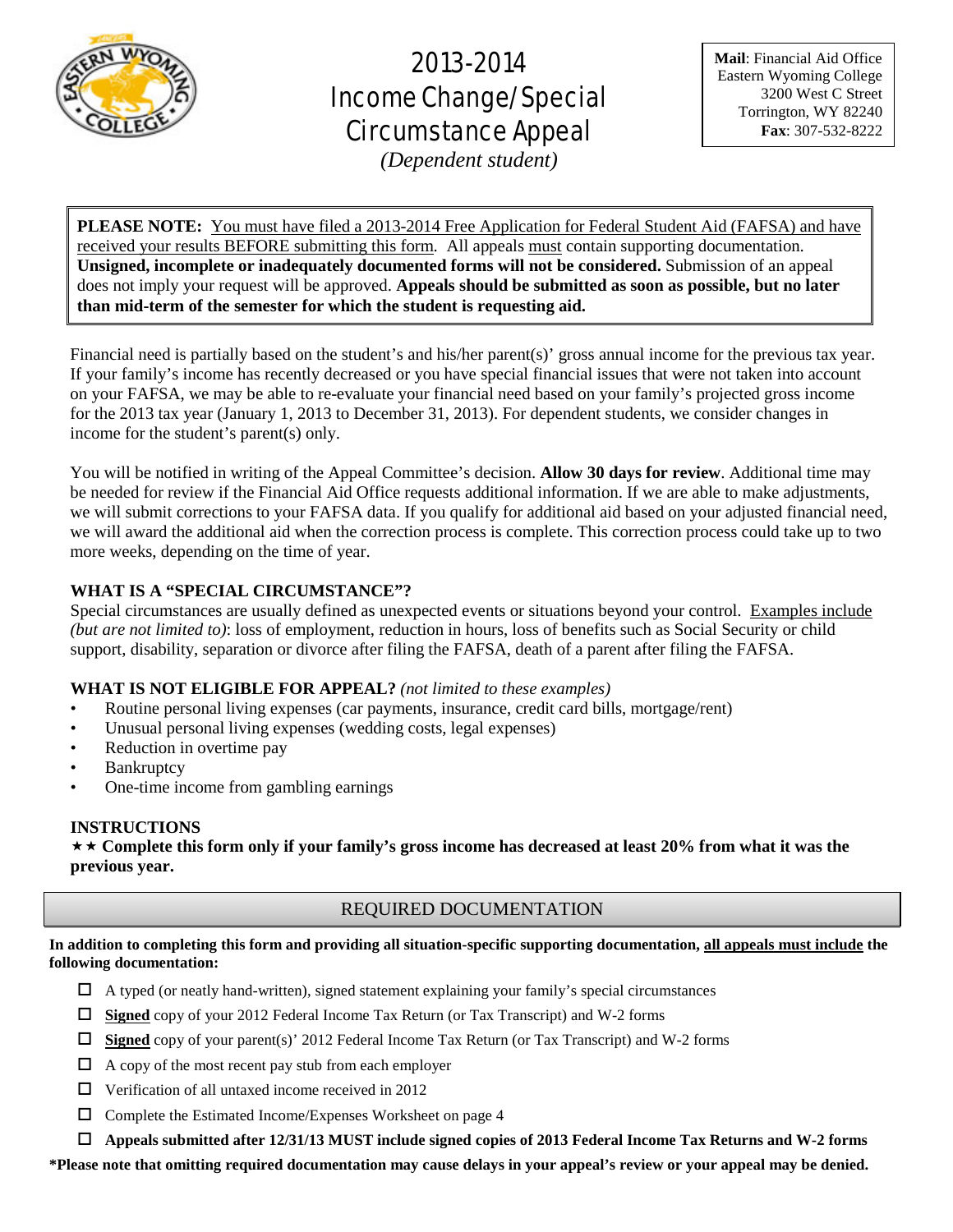# A: STUDENT INFORMATION

| Last Name                          | <b>First Name</b> | M.I. | <b>EWC Student ID Number</b>           |  |
|------------------------------------|-------------------|------|----------------------------------------|--|
| Address (include apartment number) |                   |      | Social Security Number (Last 4 digits) |  |
| City, ST, Zip                      |                   |      | Phone Number (Include area code)       |  |

# B: REASON FOR SUBMITTING APPEAL *(check all that apply)*

#### **A. Unemployment or reduction of hours or wages**

Student or parent who worked in 2012 is now unemployed or has had work hours and/or wage rate reduced.

#### **Required documentation:**

- o Copy of last pay stub(s) from previous employer(s)
- o Copy of letter from employer on letterhead verifying the release from employment or reduction in hours/wages, the date the change became effective and the duration of the reduction if temporary
- o Notice of eligibility or denial for unemployment benefits
- o Copy of disability benefit statement if applicable

#### **B. Medical or dental expenses**

You or your parent(s) made payments for expenses not covered by insurance. Medical expenses *for which you received no insurance or other reimbursement* **must exceed 11% of the family's taxable income** in order to be considered for appeal.

#### **Required documentation:**

- o Submit copies of receipts or billing statements showing amounts for which you received no insurance or other reimbursement, as well as documentation of payment.
- o Total medical expenses for which you received no insurance or other reimbursement(s): \$\_

#### **C. Retirement**

Parent who worked in 2012 has retired.

#### **Required documentation:**

- o Copy of last pay stub(s) from previous employer(s)
- o Copy of retirement benefit statement
- o Letter from previous employer on letterhead stating last date of employment

#### **D. Death of parent**

Parent passed away after the FAFSA was filed.

#### **Required documentation:**

o Copy of death certificate, obituary, or funeral program

#### **E. Separation or divorce of parent**

Parent was married when the FAFSA was filed, but has now separated or divorced.

#### **Required documentation:**

o Court documentation verifying legal separation or divorce, or letter from attorney documenting that legal proceedings have begun

#### **F. Reduction or loss of support or benefits**

Student or parent received support or benefits in 2012 that have been terminated or reduced. Support or benefits may include: worker's compensation, unemployment benefits, child support, Social Security benefits, pensions, etc.

#### **Required documentation:**

- o Last check stub or printout of benefit received
- Letter from agency on letterhead verifying the date and amount of benefit lost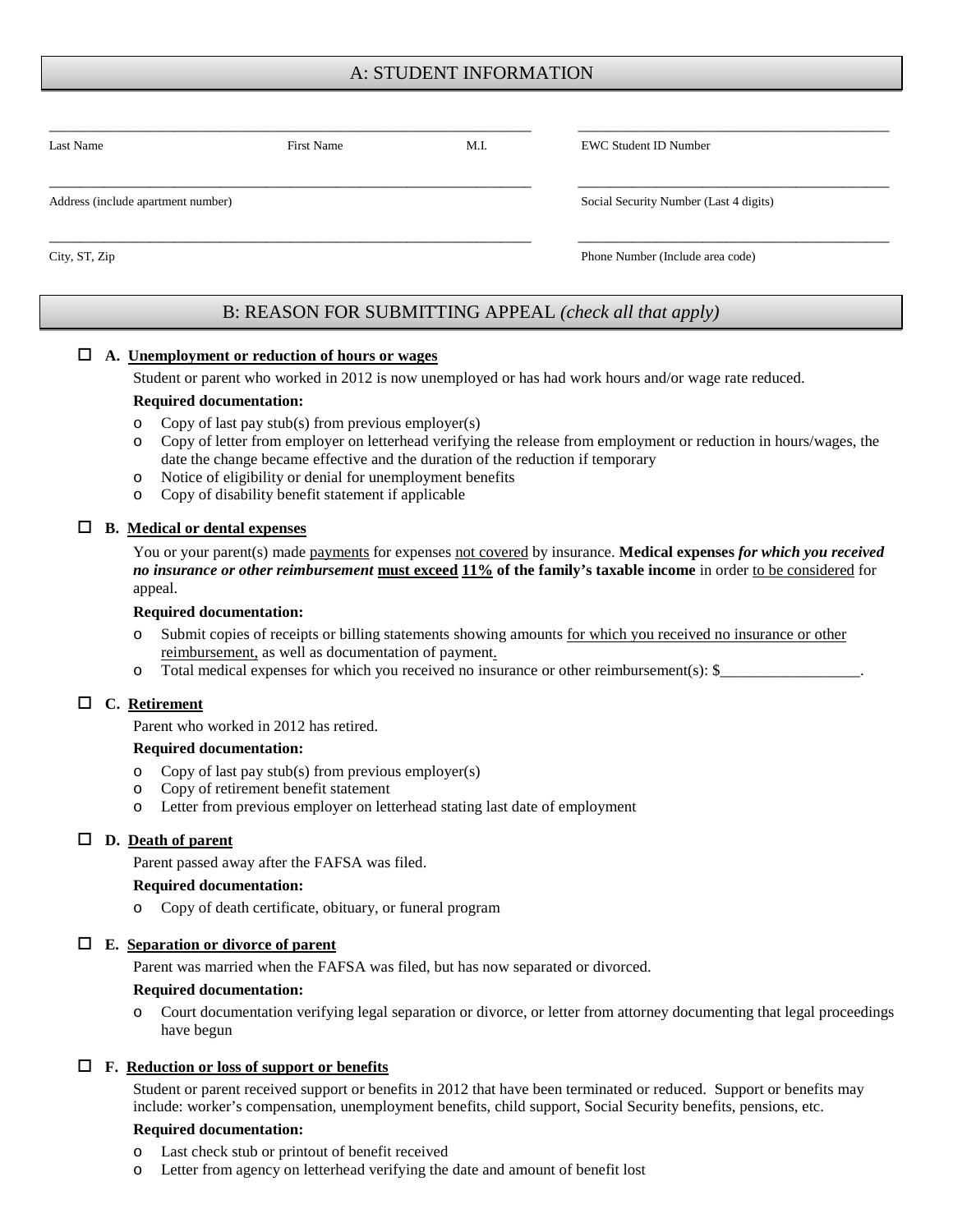## **G. One-time income**

Student or parent received non-recurring income in 2012 from a pension, IRA, annuity, inheritance, settlement, etc.

## **Required documentation:**

- o Copy of form 1099 or other statement from paying agency showing the one-time income
- o Explain why the one-time income is not available for education expenses; include documentation

### **H. Dislocated Worker/Displaced Homemaker**

Parent is a Dislocated Worker if he/she is receiving unemployment benefits due to being laid off or losing a job and is unlikely to return to a previous occupation or was self-employed but is now unemployed due to economic conditions or natural disaster. A Displaced Homemaker is generally a person who previously provided unpaid services to the family (e.g. stay-at-home parent), is no longer supported by the spouse, is unemployed or underemployed, and is having trouble finding or upgrading employment.

#### **Required documentation:**

- o Copy of letter from employer on letterhead verifying the release from employment or reduction in hours/wages, the date the change became effective and the duration of the reduction if temporary
- o Notice of eligibility or denial for unemployment benefits

## **I. Other**

You or your parent(s) have other unusual circumstances not listed above.

#### **Required documentation:**

- o Explain the circumstances in detail, including the impact on your ability to pay for your educational expenses
- o Attach supporting documentation of the circumstances

# C: EXPLANATION OF SPECIAL CIRCUMSTANCES

Whose income decreased (check all that apply)?

□ Student □ Student's mother □ Student's father

What date did the change in circumstance occur?  $\frac{\sqrt{2}}{2}$ 

**\*Explain below (or attach a typed, signed personal statement explaining), in as much detail as possible, why you are requesting a change in income. Please list dates that the changes occurred and how it impacted your income. You must provide appropriate documentation. Be as detailed as possible about the change in your circumstances.**

**\_\_\_\_\_\_\_\_\_\_\_\_\_\_\_\_\_\_\_\_\_\_\_\_\_\_\_\_\_\_\_\_\_\_\_\_\_\_\_\_\_\_\_\_\_\_\_\_\_\_\_\_\_\_\_\_\_\_\_\_\_\_\_\_\_\_\_\_\_\_\_\_\_\_\_\_\_\_\_\_\_\_\_\_\_\_\_\_\_\_\_\_\_\_\_\_\_\_\_\_\_\_\_\_\_\_\_**

\_\_\_\_\_\_\_\_\_\_\_\_\_\_\_\_\_\_\_\_\_\_\_\_\_\_\_\_\_\_\_\_\_\_\_\_\_\_\_\_\_\_\_\_\_\_\_\_\_\_\_\_\_\_\_\_\_\_\_\_\_\_\_\_\_\_\_\_\_\_\_\_\_\_\_\_\_\_\_\_\_\_\_\_\_\_\_\_\_\_\_\_\_\_\_\_\_\_\_\_\_\_\_\_\_\_\_

\_\_\_\_\_\_\_\_\_\_\_\_\_\_\_\_\_\_\_\_\_\_\_\_\_\_\_\_\_\_\_\_\_\_\_\_\_\_\_\_\_\_\_\_\_\_\_\_\_\_\_\_\_\_\_\_\_\_\_\_\_\_\_\_\_\_\_\_\_\_\_\_\_\_\_\_\_\_\_\_\_\_\_\_\_\_\_\_\_\_\_\_\_\_\_\_\_\_

**\_\_\_\_\_\_\_\_\_\_\_\_\_\_\_\_\_\_\_\_\_\_\_\_\_\_\_\_\_\_\_\_\_\_\_\_\_\_\_\_\_\_\_\_\_\_\_\_\_\_\_\_\_\_\_\_\_\_\_\_\_\_\_\_\_\_\_\_\_\_\_\_\_\_\_\_\_\_\_\_\_\_\_\_\_\_\_\_\_\_\_\_\_\_\_\_\_\_\_\_\_\_\_\_\_\_\_**

\_\_\_\_\_\_\_\_\_\_\_\_\_\_\_\_\_\_\_\_\_\_\_\_\_\_\_\_\_\_\_\_\_\_\_\_\_\_\_\_\_\_\_\_\_\_\_\_\_\_\_\_\_\_\_\_\_\_\_\_\_\_\_\_\_\_\_\_\_\_\_\_\_\_\_\_\_\_\_\_\_\_\_\_\_\_\_\_\_\_\_\_\_\_\_\_\_\_\_\_\_\_\_\_\_\_\_

\_\_\_\_\_\_\_\_\_\_\_\_\_\_\_\_\_\_\_\_\_\_\_\_\_\_\_\_\_\_\_\_\_\_\_\_\_\_\_\_\_\_\_\_\_\_\_\_\_\_\_\_\_\_\_\_\_\_\_\_\_\_\_\_\_\_\_\_\_\_\_\_\_\_\_\_\_\_\_\_\_\_\_\_\_\_\_\_\_\_\_\_\_\_\_\_\_\_

**\_\_\_\_\_\_\_\_\_\_\_\_\_\_\_\_\_\_\_\_\_\_\_\_\_\_\_\_\_\_\_\_\_\_\_\_\_\_\_\_\_\_\_\_\_\_\_\_\_\_\_\_\_\_\_\_\_\_\_\_\_\_\_\_\_\_\_\_\_\_\_\_\_\_\_\_\_\_\_\_\_\_\_\_\_\_\_\_\_\_\_\_\_\_\_\_\_\_\_\_\_\_\_\_\_\_\_**

\_\_\_\_\_\_\_\_\_\_\_\_\_\_\_\_\_\_\_\_\_\_\_\_\_\_\_\_\_\_\_\_\_\_\_\_\_\_\_\_\_\_\_\_\_\_\_\_\_\_\_\_\_\_\_\_\_\_\_\_\_\_\_\_\_\_\_\_\_\_\_\_\_\_\_\_\_\_\_\_\_\_\_\_\_\_\_\_\_\_\_\_\_\_\_\_\_\_\_\_\_\_\_\_\_\_\_

\_\_\_\_\_\_\_\_\_\_\_\_\_\_\_\_\_\_\_\_\_\_\_\_\_\_\_\_\_\_\_\_\_\_\_\_\_\_\_\_\_\_\_\_\_\_\_\_\_\_\_\_\_\_\_\_\_\_\_\_\_\_\_\_\_\_\_\_\_\_\_\_\_\_\_\_\_\_\_\_\_\_\_\_\_\_\_\_\_\_\_\_\_\_\_\_\_\_

\_\_\_\_\_\_\_\_\_\_\_\_\_\_\_\_\_\_\_\_\_\_\_\_\_\_\_\_\_\_\_\_\_\_\_\_\_\_\_\_\_\_\_\_\_\_\_\_\_\_\_\_\_\_\_\_\_\_\_\_\_\_\_\_\_\_\_\_\_\_\_\_\_\_\_\_\_\_\_\_\_\_\_\_\_\_\_\_\_\_\_\_\_\_\_\_\_\_\_\_\_\_\_\_\_\_\_

\_\_\_\_\_\_\_\_\_\_\_\_\_\_\_\_\_\_\_\_\_\_\_\_\_\_\_\_\_\_\_\_\_\_\_\_\_\_\_\_\_\_\_\_\_\_\_\_\_\_\_\_\_\_\_\_\_\_\_\_\_\_\_\_\_\_\_\_\_\_\_\_\_\_\_\_\_\_\_\_\_\_\_\_\_\_\_\_\_\_\_\_\_\_\_\_\_\_\_\_\_\_\_\_\_\_\_

\_\_\_\_\_\_\_\_\_\_\_\_\_\_\_\_\_\_\_\_\_\_\_\_\_\_\_\_\_\_\_\_\_\_\_\_\_\_\_\_\_\_\_\_\_\_\_\_\_\_\_\_\_\_\_\_\_\_\_\_\_\_\_\_\_\_\_\_\_\_\_\_\_\_\_\_\_\_\_\_\_\_\_\_\_\_\_\_\_\_\_\_\_\_\_\_\_\_